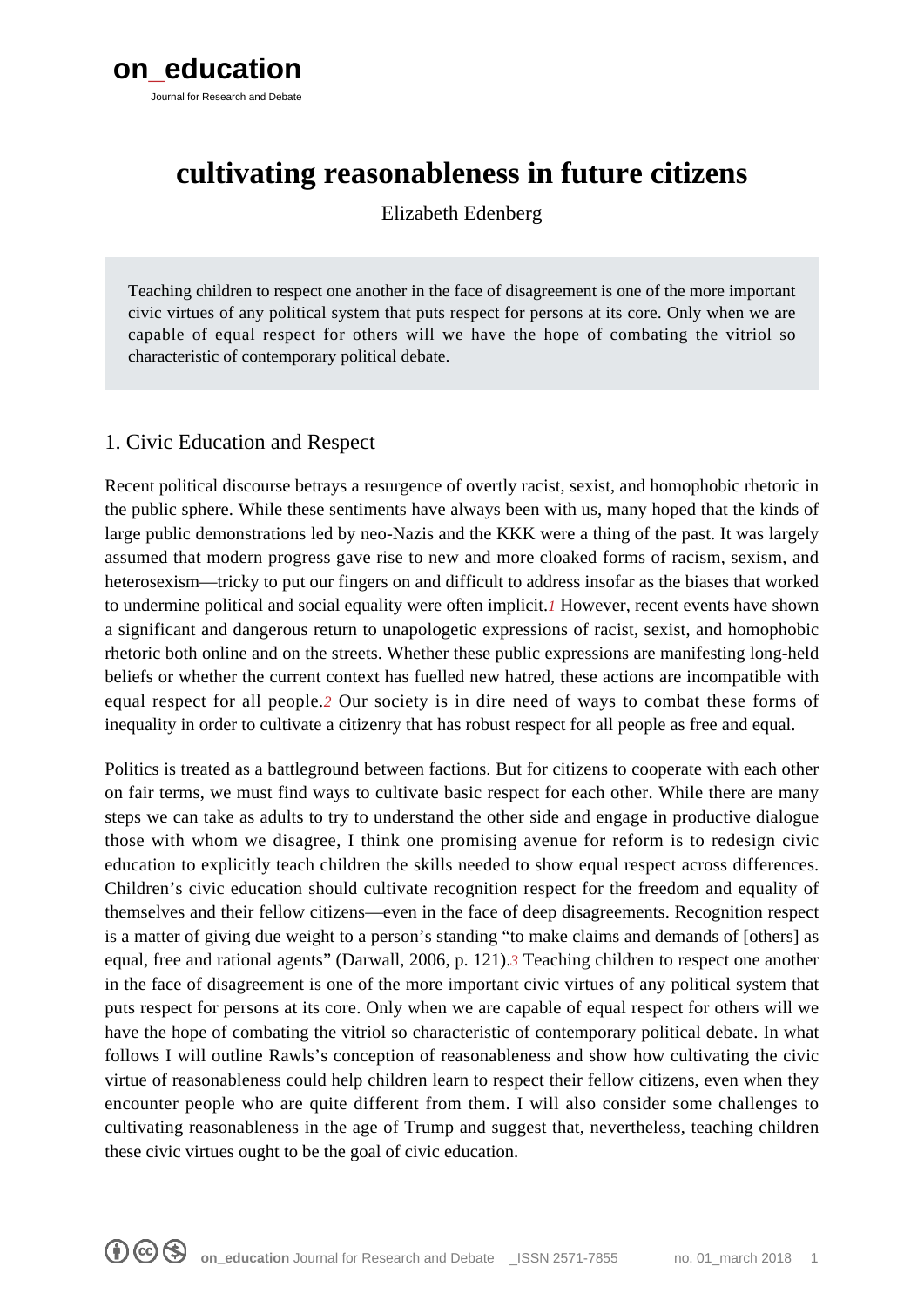## 2. Cultivating the Civic Virtues of Reasonableness

My own favoured approach to this problem is inspired by John Rawls's *Political Liberalism*.*[4](#page--1-0)* He drew our attention to the persistent problem of reasonable disagreement in politics. Given freedom of thought and conscience, disagreements about religion, morality, and the good life are likely to persist. This causes difficulties in offering a normative justification for any theory of justice or political authority meant to govern us all. Rawls drew an important distinction between reasonable pluralism and 'pluralism as such', arguing that a political conception of justice should be justifiable to all who qualify as reasonable.

The basic distinction lies in a moral qualification for reasonableness.*[5](#page--1-0)* He argues, "all reasonable doctrines affirm […] equal basic rights and liberties for all citizens" (Rawls, 2005, pp. 482-483). Failing to recognize this basic free and equal status is unreasonable. This falls into the first of two basic aspects of reasonable persons: reasonable people seek terms of cooperation that are fair insofar as they protect each person's free and equal status (Rawls, 2005, pp. 49-54). While there is a lot of room for disagreement on precisely what qualifies as treating someone as free and equal, I think certain basic components form a common core of respect. Recognition respect must involve a basic respect for the dignity of persons and their standing as an authoritative source of valid claims. This respect sets limits on permissible treatment of people. We can debate standards of dignity, equality, and freedom, but what is clear is that domination and subordination fail to meet the threshold of recognition respect for freedom and equality (Rawls, 2005, p. 446).*[6](#page--1-0)*

It is by teaching children that political cooperation requires respecting the free and equal status of all of our fellow citizens that we might combat the racism, sexism, and heterosexism prevalent in public discourse in the age of Trump. Underlying these pernicious forms of unequal treatment is a failure of respect. Racism, sexism, heterosexism are all predicated on the belief (implicit or explicit) that skin colour, sex, gender, or sexual preferences should influence a person's social or political standing, available opportunities, and life prospects. Rather than learning to categorize people according to differences, children should learn respect for our common humanity. As a form of recognition respect, children must learn that one's standing as a person sets limits on permissible treatment. This may seem like a very simple step, but in our current unjust world, a basic form of equal respect would lead to enormous improvements in the lives of many.

The second basic aspect of reasonableness, for Rawls, involves "recognition of and willingness to accept the consequences of the burdens of judgment" (Rawls, 2005, p. 94; see also: pp. 54-58). Setting aside debates over Rawls's own articulation of the burdens of judgment and their consequences for the use of public reason, the basic insight behind this second aspect of reasonableness involves recognizing that those who meet the minimal threshold of recognition respect will not all hold the same comprehensive moral or religious doctrine. The burdens of judgment are meant to explain this idea by showing that there are reasonable explanations for why people may come to hold different views – explanations that do not call into question the intelligence or morality of one's fellow citizens who disagree. What Rawls calls the fact of reasonable pluralism is predicated on the idea that reasonable people (who have met some basic moral threshold) nevertheless disagree about important questions (Rawls, 2005, p. 55). Teaching this basic sentiment should also be a significant part of any civic education designed to prepare children for cooperating with others in our political and civic lives.

The last few years have shown no shortage of attention to the wide range of disagreements that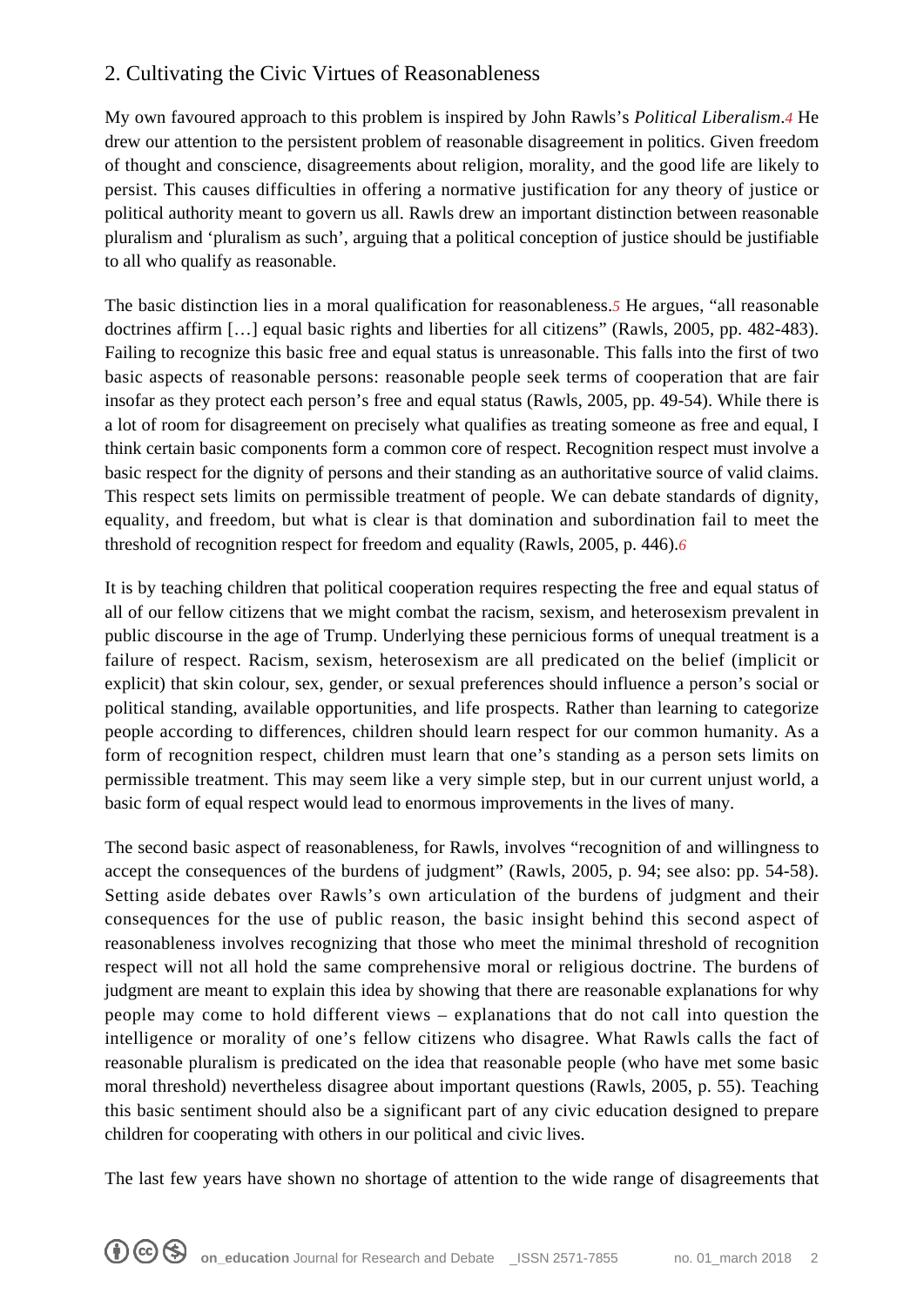divide contemporary society. Contemporary society is rife with conflict over moral and religious ideals. These conflicts often play out in the political realm, with different groups of individuals attempting to use the political power of the government to secure what they take to be good for people. The problem arises from the deep disagreement between citizens about what constitutes the good life and how the government should support the flourishing of its citizens.

To prepare children to engage in these debates in ways that maintain respect for our fellow citizens, it is crucial that children learn that disagreement – even about significant questions of morality – need not undermine the reasonableness of their fellow citizens. Take abortion as an example. In this debate, different sides of the political spectrum are deeply divided. Each side has a basis in a widely held moral principle and each take their side to be the correct moral view. Unfortunately, many people view their opponents as not just wrong, but evil. Disagreement tends to slide easily into judgments about the moral character – more accurately, the lack thereof – of those who are on the 'wrong side.'

What is needed is a form a civic education that can teach children to respectfully engage with those with whom they disagree. Our political opponents need not be moral enemies. For this, attention to the reasoning behind the contested claims is crucial along with specific attention to the moral principles appealed to by the different parties. In the abortion debate, for example, we see how each side appeals to a perfectly reasonable principle that has a strong independent claim on our moral sentiment regardless of the side we are on. Importantly for our purposes, each basic principle is fundamentally about respecting people as free and equal. The differences lie in the best way to show this respect.

Civic education should teach children to seek out the moral principles underlying disagreements. Children should practice engaging in debates that respect and acknowledge the reasonableness of another's viewpoint, even if each remains committed to her initial view. Seeking to understand the other side may help people learn to see their political opponents as morally decent people. Disagreement need not imply that one's political opponent is an immoral fool. For example, children could be shown how each major religion and moral doctrine contains an interpretation of recognition respect for people. In addition, literature, history, and philosophy all can demonstrate that well motivated people who aim to respect others reasonably hold very different world views. More foundationally, teaching children that all people are entitled to recognition respect for their free and equal status is important for those cases when trying to understand the other side fails. After all, even immoral fools are human beings whose basic moral status qua person should be protected in political life.*[7](#page--1-0)*

### 3. Cultivating Reasonableness: Two Challenges

It may seem odd to turn to Rawlsian ideal theory for progress in a matter of such practical importance in our nonideal world. Rawls's own project falls squarely within ideal theory. Some defenders of Rawls go so far as to suggest that political liberalism is only defensible if we see that the pluralism Rawls aims to accommodate is that which arises within a well-ordered society that already embraces substantial liberal norms (Quong, 2011). What could such a notion teach us in our nonideal world—a world in which patently unreasonable views gain quick traction and we have a president who defies most standards for reasonableness?

First, I think ideal theory plays an important role in establishing a clear metric by which we can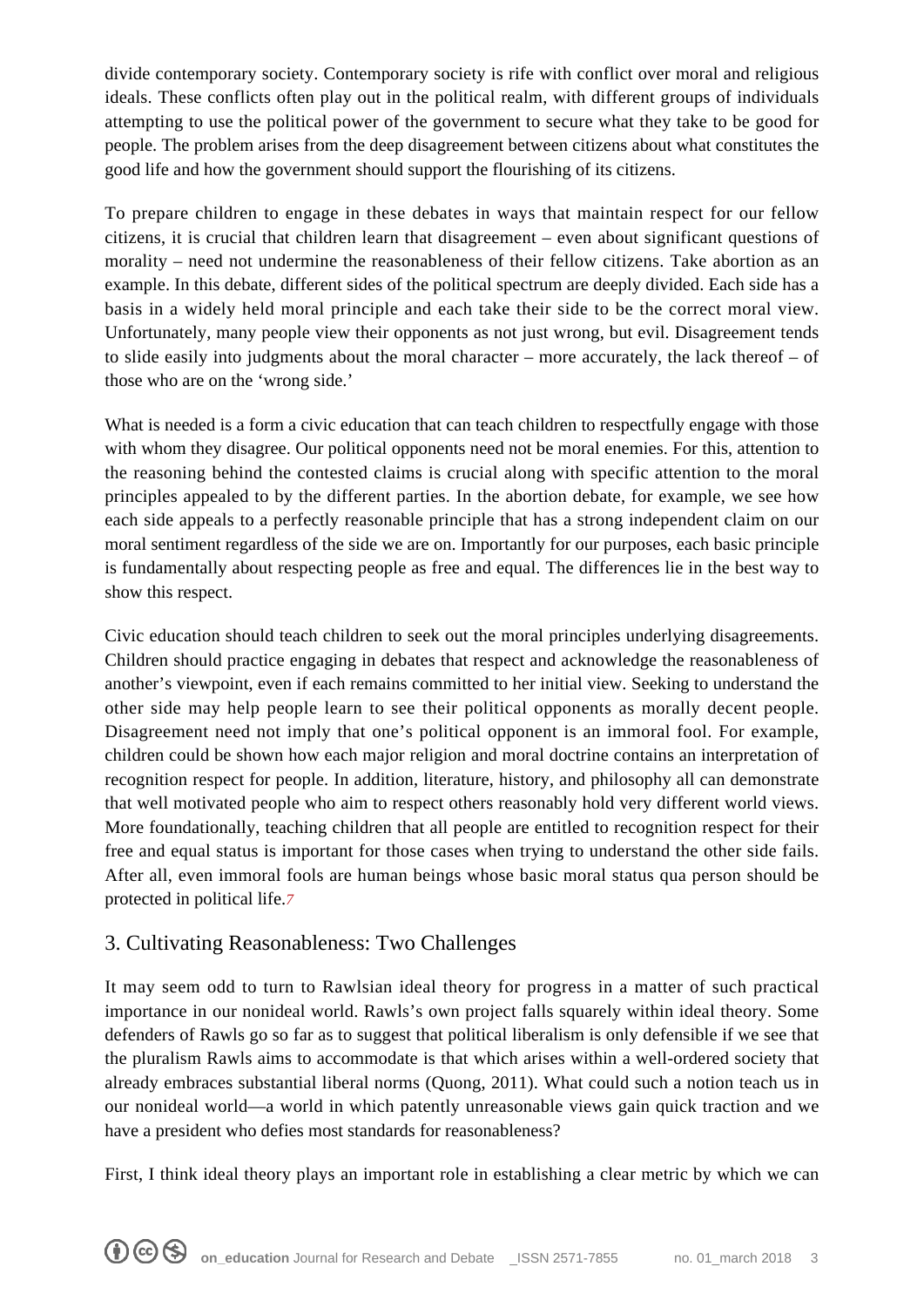judge the ways our nonideal world falls short. Criticizing current practices as unjust and disrespectful implicitly rely on some normative ideal of justice and respect. A clear articulation of these goals is important for justifying our critique of the nonideal world.

Civic education aimed at cultivating reasonable citizens who respect one another as equals despite disagreement should be an important public function of education, even in Rawls's well-ordered society.<sup>[8](#page--1-0)</sup> The cultivation of civic virtue cannot be taken for granted. This demonstrates a public commitment to ensuring a common basis for the necessary civic virtues that sustain fair political cooperation. Working out what civic education should look like in this ideal context can help us understand the components needed to ensure children learn how to treat others with full recognition respect when they are dealing with those with whom they deeply disagree.

Second, one might wonder whether the gap between the ideal and our current context is too great to make any guidance provided by ideal theory helpful. Unreasonable views that reject the equal status of all people are increasingly common in public debate. The current president makes so many racist and sexist statements there is no shortage of examples of public statements that fail to meet even the minimal moral threshold for reasonableness. What are civic educators to do?

Educators can use the contemporary conflicts to demonstrate that disrespecting our fellow citizens undermines the common ties that hold us together. Trump's outright racist and sexist statements draw immediate public outrage and a counter argument reasserting the humanity and equal status of those who he degrades. This conflict and reaction can be an instructive tool to show first-hand accounts of the harm failure to respect our fellow citizens can do to both individuals and our society.

Rather than undermine my proposal, I think the current context in which examples of unreasonableness are easily at hand lends urgency to the goal of teaching the next generation that political cooperation must be founded on recognition respect for the equal status of all. A public civic education that teaches children to be reasonable can serve as a powerful antidote against the influence of parents who seek to inculcate their children with beliefs or practices that undermine the child's ability to respect herself and others as equal.

There are many permissible ways that children can be taught respect for themselves and their fellow citizens as free and equal persons, tracking the many reasonable views that exist in our society. Educators should aim to show this diversity of ways comprehensive doctrines aim to respect people's free and equal status as a way of illustrating both what recognition respect involves and the diversity of ways this is embedded in different citizens' world view.

### 4. Conclusion

If civic education equips children with the skills of reasoning and the central aim of looking for the moral principles underlying our disagreement, society will move a step closer towards the ideal world Rawls envisions. More immediately, in a society so deeply fractured by political divides that we no longer view the other side as having any hold on basic facts and as deeply immoral and misguided, we can perhaps teach children to view others with a kind of empathy and openness that may promise a return to a more integrated political community grounded on a basic recognition respect for all people.*[9](#page--1-0)*

### References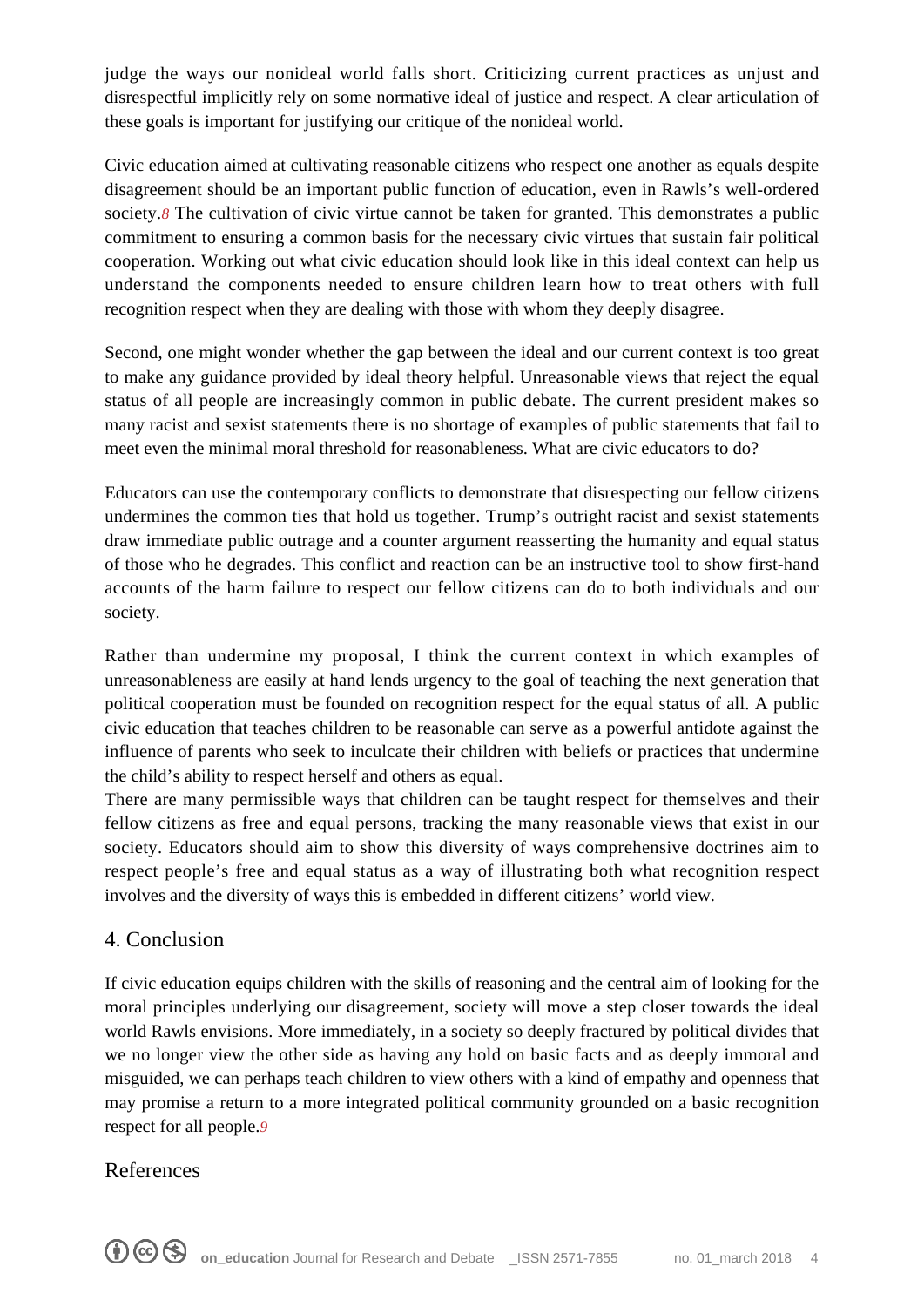Bigler, R.S. & Liben, L.S. (2007). Developmental intergroup theory: Explaining and reducing children's social stereotyping and prejudice. *Current Directions in Psychological Science, 16*(3), 162–166.

Boettscher, J. W. (2007). Respect, recognition, and public reason. *Social Theory and Practice, 33*, 223–249.

Boettscher, J. W. (2012). The moral status of public reason. *Journal of Political Philosophy, 20*(2), 156–177.

Brake, E. (2013). Rereading Rawls on self-respect. In R. Abbey (Ed.), *Feminist interpretations of Rawls*, (pp. 57–74). The Pennsylvania State University Press.

Costa, V. (2011). *Rawls, citizenship, and education*. Routledge.

Darwall, S. (2006). *The second person standpoint: Morality, respect, and accountability*. Harvard University Press.

Edenberg, E. (2016). Civic education: Political or comprehensive? In J. Drerup, G. Graf, C. Schickhardt, & G. Schweiger (Eds.), *Justice, education and the politics of childhood: Challenges and perspectives* (pp. 187–206). Springer International Publishing.

Edenberg, E. (forthcoming). *Growing up sexist: Challenges to Rawlsian stability*. Law and Philosophy.<https://doi.org/10.1007/s10982-017-9325-1>

Hartley, C., & Watson, L. (2010). Is feminist political liberalism possible? *Journal of Ethics & Social Philosophy, 5*(1), 1–21.

Neufeld, B. (2005). Civic respect, political liberalism, and non-liberal societies. *Politics, Philosophy & Economics, 4*(3), 275–299.

Neufeld, B., & Davis, G. (2010). Civic respect, civic education, and the family. *Educational Philosophy and Theory, 42*(1), 94–111.

Neufeld, B. (2013). Political liberalism and citizenship education. *Philosophy Compass, 8*(9), 781–797.

Quong, J. (2011). *Liberalism without perfection*. Oxford University Press.

Rawls, J. (2005). *Political liberalism: Expanded edition*. Columbia University Press.

Rudman, L.A. et al. (2001). Unlearning automatic biases: The malleability of implicit prejudice and stereotypes. *Journal of Personality and Social Psychology, 81*(5), 856–868.

Watson, L., & Hartley, C. (forthcoming). *Equal citizenship and public reason: A feminist political liberalism*. Oxford University Press.

#### Recommended Citation

Edenberg, E. (2018). Cultivating reasonableness in future citizens. *On Education. Journal for*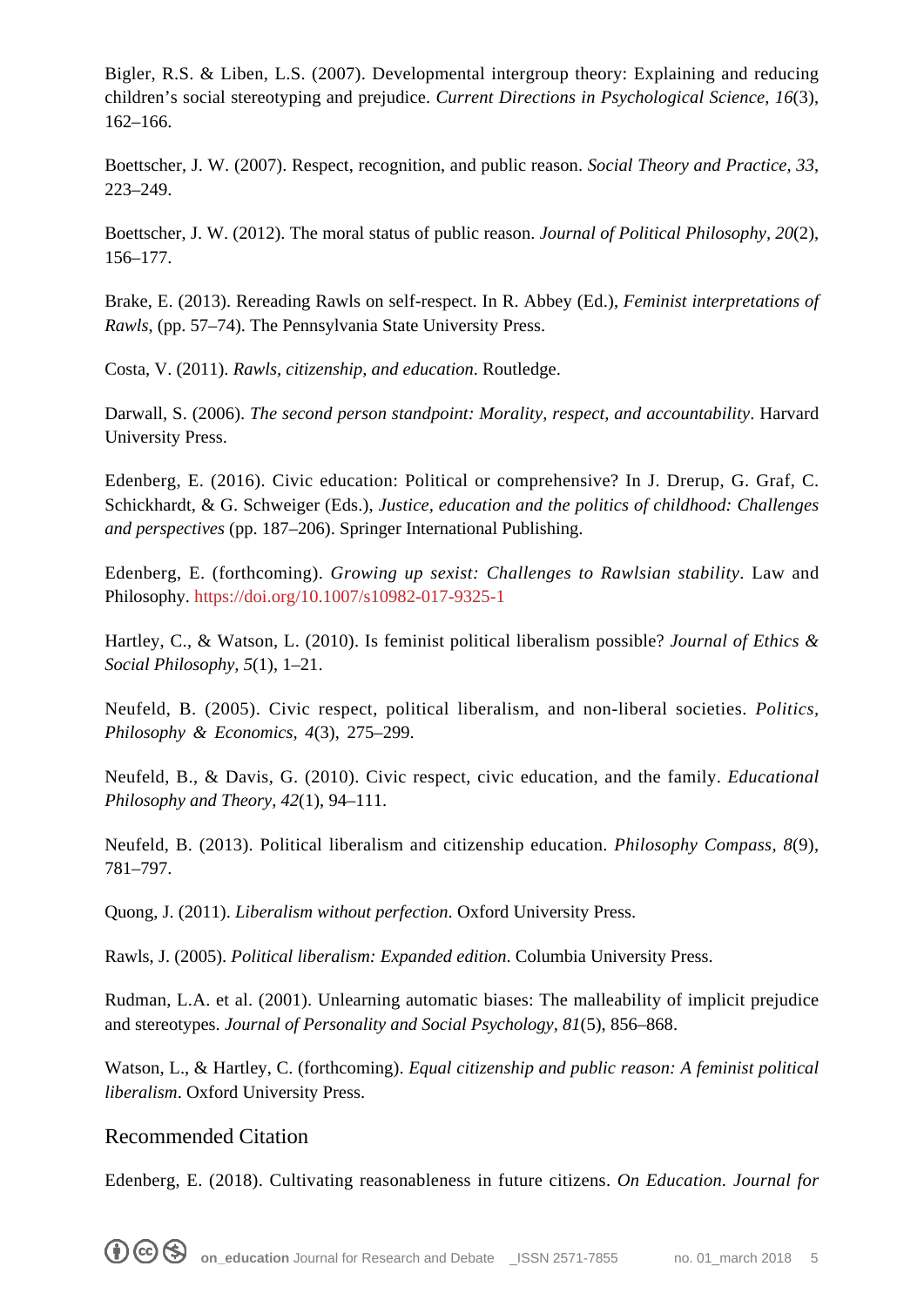#### [Download PDF version](https://www.oneducation.net/wp-content/uploads/2019/01/Edenberg_Revised-Final-1-17-19.pdf)

Do you want to comment on this article? Please send your reply to [editors@oneducation.net.](mailto:editors@oneducation.net) Replies will be processed like invited contributions. This means they will be assessed according to standard criteria of quality, relevance, and civility. Please make sure to follow editorial policies and formatting [guidelines](https://www.oneducation.net/wp-content/uploads/2018/04/On_Education_Guidelines.pdf).

#### **elizabeth edenberg**

Elizabeth Edenberg is Senior Ethicist for Ethics Lab at Georgetown University's Kennedy Institute of Ethics, specializing in Political Philosophy, Ethics, and Feminist Philosophy.

- 1. Implicit bias can be just as harmful to developing a respectful democratic citizenry. Recent studies have shown that most people harbour implicit biases favouring white, male, heterosexuals and disadvantaging those who do not fit these norms. These biases affect nearly everyone, including those who defend the importance of free and equal standing for all persons. Yet there are a few promising signs for helping to prevent this kind of bias from forming, particularly when young children are regularly exposed to a people from diverse segments of our society and learn to engage with them on equal terms. See: e.g., Laurie A. Rudman, et al. (2001) and Bigler & Liben (2007).
- 2. To be clear, I am in no way trying to claim that the implicit forms of bias are not a problem. All of these forms of inequality and unequal respect are damaging to our common political and moral community.
- 3. Darwall distinguishes recognition respect from appraisal respect, which consists in a positive evaluative attitude in recognition of a person engaged in a particular pursuit (Darwall, 2006, p. 122).
- 4. Rawlsians will no doubt notice significant departures from Rawls herein. This paper is not intended to be an interpretation of Rawls, rather I hope to be inspired by the general tradition of Rawlsian political liberalism to draw lessons from his approach relevant for our contemporary political challenges.
- 5. I have elsewhere argued for a conception of reasonableness that serves as a minimal moral threshold of recognition respect for the basic status of all people as free and equal.
- 6. I defended the feminist potential of reconceiving Rawlsian recognition respect as the minimal threshold of reasonableness in my dissertation, P*olitical Liberalism and Its Feminist Potential* (2015) and Edenberg (forthcoming). For others who develop different connections between recognition respect and Rawlsian *Political Liberalism*, see Neufeld (2005), Boettscher (2007 & 2012), Hartley and Watson (2010), Brake (2013), and Watson and Hartley (forthcoming).
- 7. The basic status of all persons ought to be protected by political society. How does this apply to protections for unreasonable citizens? Here, I suggest following a similar line of argument as Quong (2011, Chapter 10), who defends the idea that unreasonable citizens still have rights that are respected for all citizens.
- 8. I've developed this view elsewhere in Edenberg (2016 and forthcoming). See also Neufeld and Davis (2010) and Costa (2011).
- 9. Thanks to Johannes Drerup and Michael Hannon for helpful comments on this paper. Please note that this is a minimally revised version of the original paper published in on\_education (date of publication of the revised version: 17.01.2019).